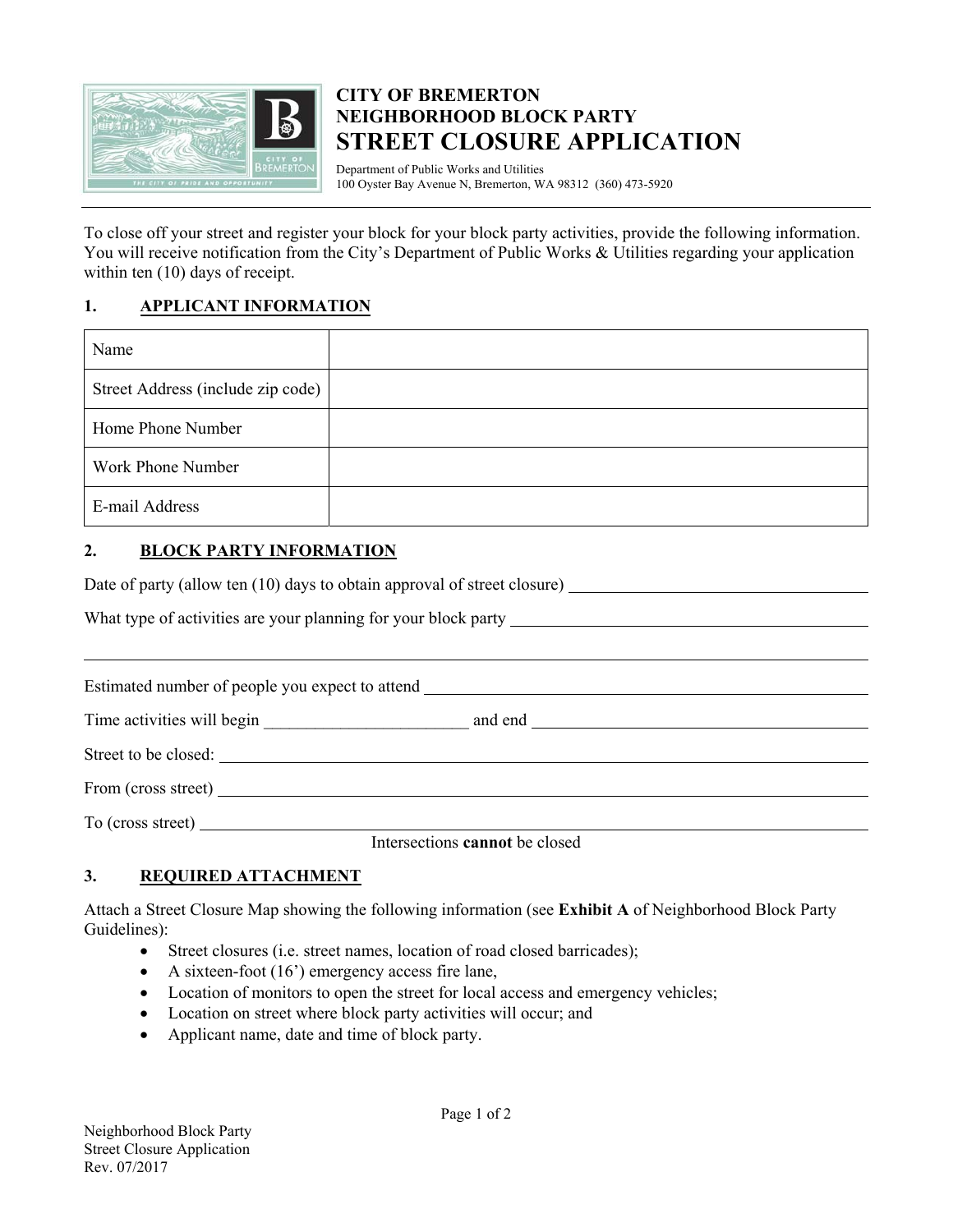## **4. INDEMNIFICATION/HOLD HARMLESS**

By submitting this application the Applicant agrees to comply with all applicable city ordinance and all applicable requirements of state and federal law.

The undersigned hereby makes application for use of public right-of-way and certifies the information provided in this application and supporting material is true and accurate. Applicant is aware all information contained herein is subject to public disclosure in accordance with the Washington State Public Disclosure Act.

Applicant agrees to defend, indemnify and hold harmless the City of Bremerton, its officers, officials, employees and volunteers from and against any and all claims, suits, actions, or liabilities for injury or death of any person, or for loss or damage to property, which arises out of the event or from any activity, work or thing done, permitted, or suffered by Applicant during the event, except only such injury or damage as shall have been occasioned by the sole negligence of the City.

Applicant's Signature: Date: Date: Date: Date: Date: Date: Date: Date: Date: Date: Date: Date: Date: Date: Date: Date: Date: Date: Date: Date: Date: Date: Date: Date: Date: Date: Date: Date: Date: Date: Date: Date: Date: D

## **RETURN COMPLETED APPLICATION, STREET CLOSURE MAP, AND NON-REFUNDABLE \$25.00 APPLICATION FEE TO:**

**Mail or deliver to:**  City of Bremerton Department of Public Works and Utilities 100 Oyster Bay Avenue N Bremerton, WA 98312

## **IF YOU HAVE ANY QUESTIONS CONTACT:**

Department of Public Works & Utilities (360) 473-5920 Bremerton1@ci.bremerton.wa.us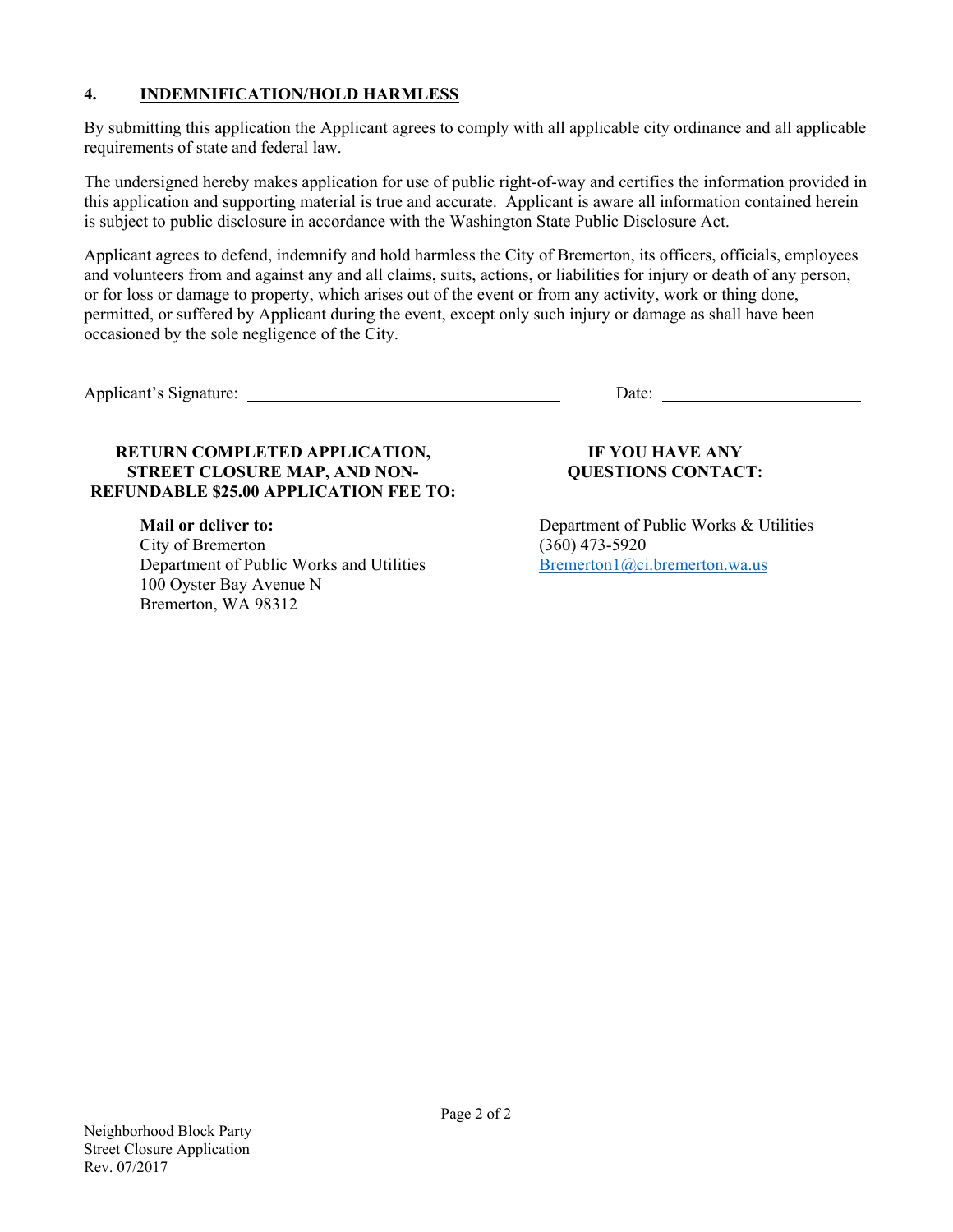

## **CITY OF BREMERTON NEIGHBORHOOD BLOCK PARTY GUIDELINES**

Department of Public Works and Utilities 100 Oyster Bay Avenue N, Bremerton, WA 98312 (360) 473-5920

Neighborhood block parties provide opportunities to connect with neighbors, celebrate, work on common projects, and strengthen community relationships. These events are held and attended by people living in the neighborhood surrounding the street to be closed, they are not intended to be open to the general public.

A Neighborhood Block Party Street Closure Application is required for neighborhood events that temporarily close a street. To apply for a street closure follow these guidelines.

## **APPLICATION AND FEE**

A complete application must be received no less than ten (10) business days prior to the event or it will not be processed and requires the following:

- 1. Applicant must live on the street to be closed and serve as event contact.
- 2. Block party may be held between 9:00 a.m. and 10:00 p.m., for a period of time not to exceed six (6) hours unless otherwise approved; and
- 3. You cannot apply for more than one (1) block party per any ninety (90) day period.
- 4. A complete application includes the application; map of street closure; a non-refundable twenty-five dollar (\$25.00) application fee; and the name, address, and telephone number of the Applicant.
- 5. The complete application shall be mailed or personally delivered to the City's Department of Public Works and Utilities at 100 Oyster Bay Avenue N, Bremerton, WA 98312.

### **PROCESSING OF APPLICATION**

The application shall be processed and administered by the City's Department of Public Works and Utilities and can be contacted at (360) 473-5920.

#### **NOTIFICATION TO NEIGHBORS**

Applicant is responsible for contacting neighbors to share details of the block party and temporary street closure. Access must be provided for neighbors not attending the party.

### **STREET CLOSURE**

When temporarily closing a street for block party activities, an adult monitor should be assigned to each street closure to let local traffic in/out, provide emergency access, and answer questions. Applicant may not close:

- 1. Arterial streets,
- 2. Intersections, and
- 3. Streets with a bus stop.

The Fire Department requires:

- 1. A sixteen-foot (16') emergency access fire lane, that can be immediately cleared for access in the event of an emergency, be maintained at all times; and
- 2. Hydrants and fire protection connections remain clear at all times.

Applicant is responsible for obtaining and positioning barricades/street closure signs. See attached **Exhibit A** as an example of the required map showing how to block off your street.

- 1. "Street Closed" barricades can be rented from a local traffic control company; or
- 2. Barricades are available at the City for use and may be picked up at the City's Department of Public Works and Utilities by calling (360) 473-5920. Barricades are to be returned to the City the following business day or a \$25.00 charge per barricade will be billed to applicant.
- 3. At the conclusion of the event, Applicant agrees to return the street to its original condition and remove the barricades/street closure signs.